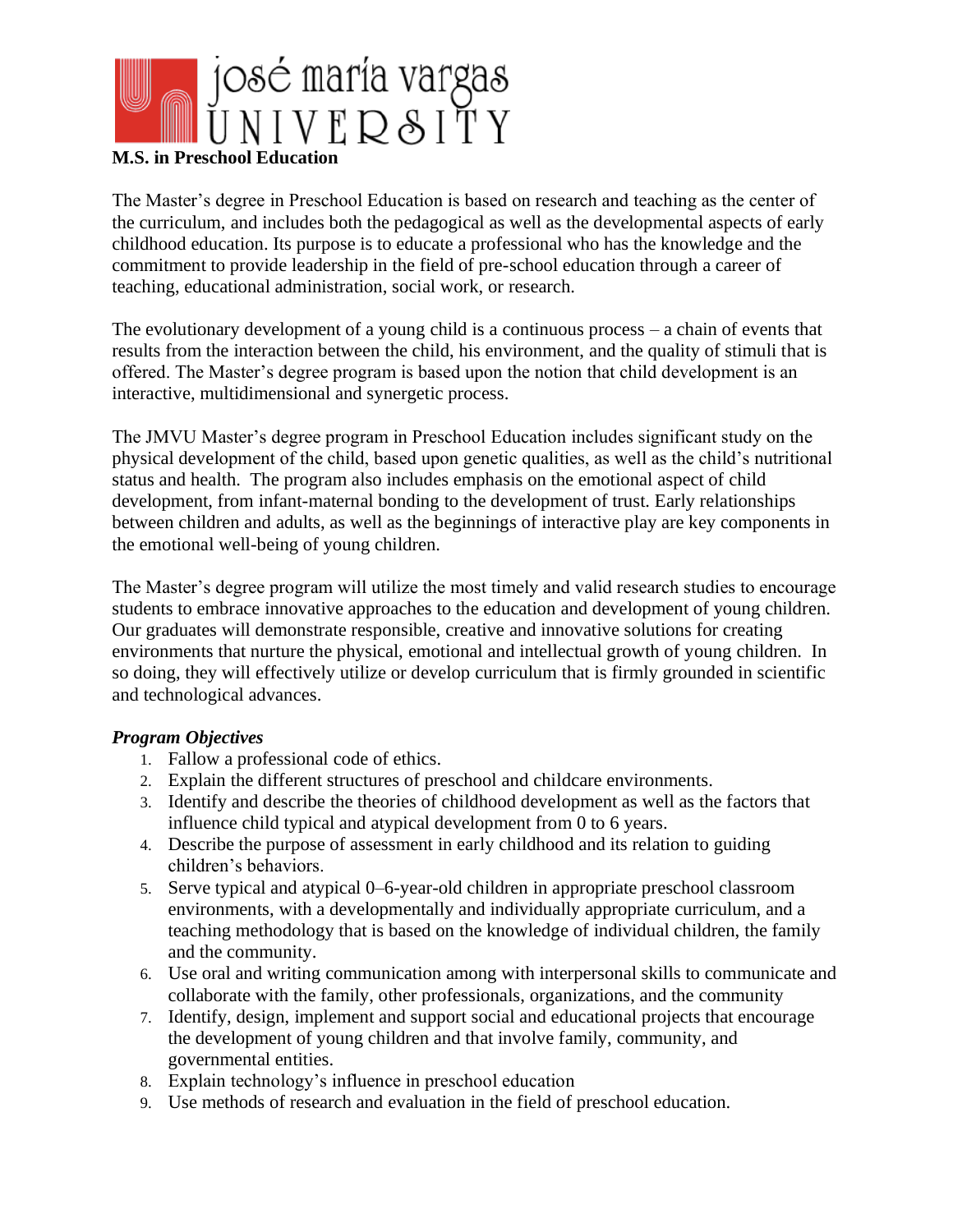

## *Academic Requirements and Coursework*

The Master's Degree in Preschool Education provides students with in-depth training and opportunities for both basic and applied research in education. Thus, the curriculum requires entering students to participate in cooperative learning experiences and intensive professional development as well as to demonstrate a commitment to the care and education of pre-school children.

The Master's Degree program is a thesis-type program, requiring the completion of a culminating graduation project in the final semester. The program requires the satisfactory completion of 40 semester hours. Generally, full-time students can complete the program in four semesters.

The Master's Degree curriculum has an inter-disciplinary and dynamic focus that is designed to stimulate the student's responsibility, creativity and innovation. Specific learning experiences are provided that will develop the knowledge, skills and values to improve the quality of pre-school education in our community and state.

### *Admissions Requirements*

Students must present the following minimum qualifications:

• Completed online admissions application, including a \$75.00 nonrefundable application fee.

Diploma indicating conferral of a Bachelor's Degree from an accredited institution (Foreign diplomas or transcripts must be translated and evaluated by a member of NACES).

- Personal Statement
- Curriculum Vitae (resume)
- Admissions Interview

### *Program Delivery*

Students enrolled in the M.S. in Preschool Education will be able to take the program on campus, hybrid online (Definitions: **Hybrid Online** means the student can complete up to 99% of the program online and at least 1% on campus. **100% online** the student will never attend classes on campus, but solely online. **On campus** delivery means the student will never take an online class, but all classes will be in person).

## **DISTANCE LEARNING EDUCATION INFORMATION**

### **Technological requirements for Distance Education Students:**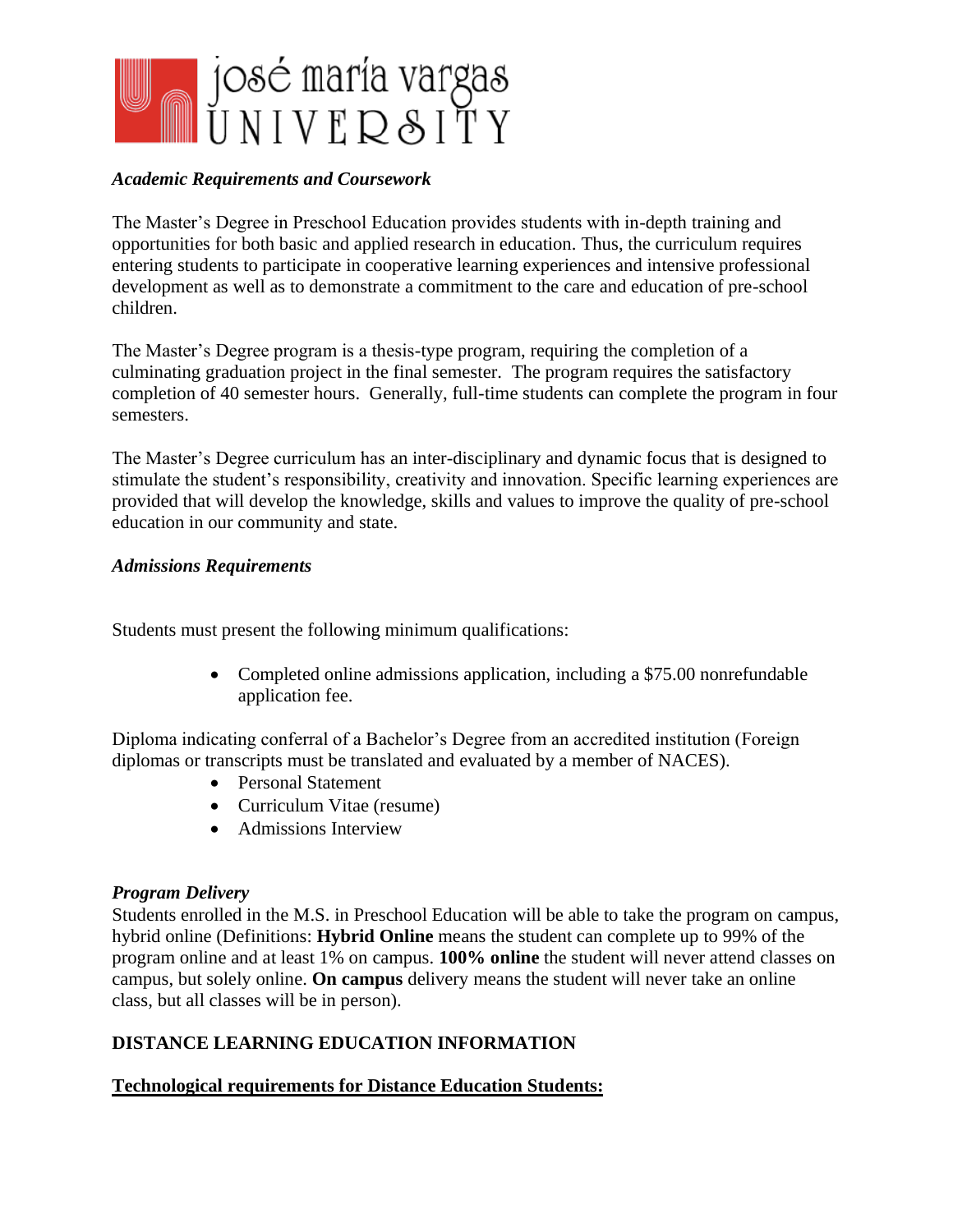# josé maría vargas<br>UNIVERSITY

Students must have ready access to all standards outlined. Additionally, some courses require the ability to download and install software. It is recommended that students need to have basic technological proficiency. Assignments may include, but are not limited to, word processing, document creation, digital slide presentations, and recording video presentation. Students that don't have the basic technological proficiency can benefit from the university's optional offered trainings in the mentioned areas.

## **Devices**

- A Desktop or laptop device is necessary to complete the coursework.
- Desktop or laptop device must have Windows 8/10 or MacOS 10.10 or above and the capability of producing sound via speakers or headphones.
- Mobile devices may be used for some, but not all, LMS functions. A mobile device cannot replace a desktop/laptop. **Connectivity**
- High-speed Internet connection: Cable, DSL, etc.
- Internet Web Browser (Firefox, Internet Edge, Safari, or Google Chrome).
- Personal or university e-mail account. **Recommended creation/processing software**
- Word Processor (MS Word, Google Docs, etc.).
- PDF Reader (Adobe Acrobat Reader or Apple Preview).
- Additional software may be required for certain courses.

# **Students privacy:**

Student privacy is very important to the university. Students the university FERPA statement located university website under the consumer disclosures tab in the financial aid section. Students may also review the student records section of the university catalog pages 79-80 for more information on privacy.

# **Verification of Identity Protection:**

During the admissions process students will be asked to provide a copy of their state or government issue ID. After students begin their program they will be required to upload a face picture to their Vargas Portal profile. Student identities will be verified and their privacy protected through the use of a student a unique username and password during the Admissions process. The Admissions and Financial Aid Offices will verify incoming student documentation. Student privacy will be protected through the https secure connection of the Vargas Portal. Students will login online and agree through a student agreement that they are the sole users of the course materials. Students will be ask to submit their assignments on the Vargas Portal.

# **Additional Distance Education Fees:**

There are no platform access fees, online library access fees, fees associated with identity verification and the course textbooks maybe purchased by the students on amazon.com and other online retail stores. If students desire the university to purchase the course textbooks for the student, the university will charge the cost of the book plus \$30 to the student account. Through the Vargas Portal students will be able to pay the charges, if they desire the university to buy the books for them.